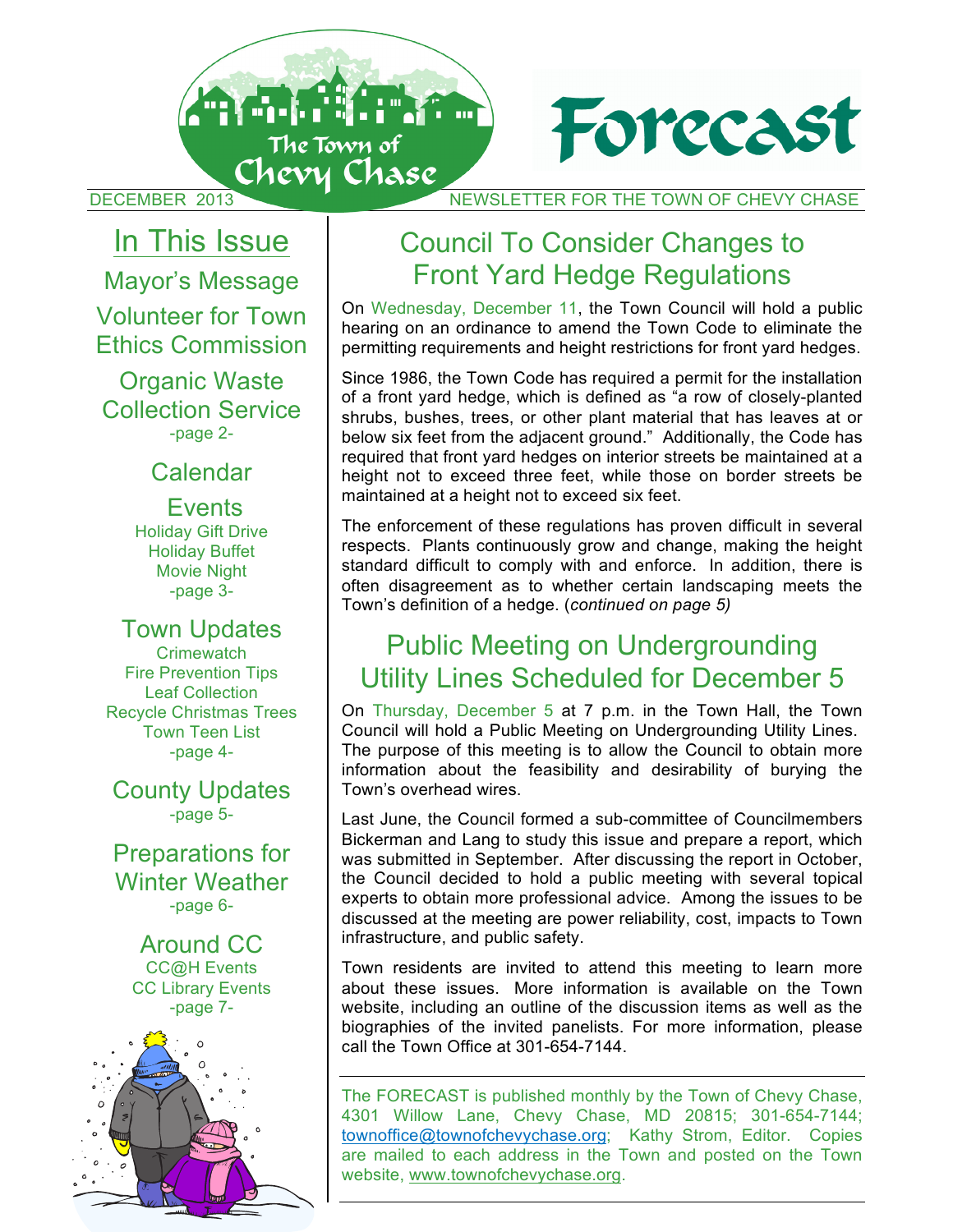# A Message from Mayor Pat Burda

I hope all of you had a wonderful Thanksgiving. While I know the holidays can be busy, I want to invite you to attend a number of important meetings in the coming months.

On Thursday, December 5, the Town will host a Public Meeting on Undergrounding Utility Lines. For more information, see the article on page 1. The Council's next regular monthly meeting will be held on Wednesday, December 11, when a public hearing will be held on eliminating the Town's front yard hedge regulations (see page 1). Following the Council's regular meeting on Wednesday, January 8, the Council will host a public forum on Sunday, January 26 to discuss possible uses of the Town's reserve funds. More information about this meeting will be included in the January Forecast.

I encourage you to come to these meetings to learn more about these important issues and share your ideas with us.

Have a safe and happy holiday season!

## Council Seeks Volunteers To Serve on Ethics Commission

The Town Council is seeking residents to serve on the Town's newly-formed Ethics Commission, established by the new public ethics ordinance that was adopted by the Town Council in November. This law, mandated by the state, requires Council members, candidates for office, and certain Town employees to file financial disclosure statements on an annual basis.

The Town Ethics Commission will consist of three members, appointed by the Mayor, to serve staggered terms of three years. The commission's primary responsibilities include managing and maintaining disclosure statements; developing procedures and policies for handling complaints and advisory opinion requests; conducting a public information program about the new law; and certifying to the State Ethics Commission each year that the Town is in compliance with the requirements of state law. A full list of responsibilities of the Ethics Commission is available for review on the Town's website.

If you are interested in serving on the Commission, please submit a brief note detailing your interest and qualifications to the Town Office by Tuesday, December 31. Your correspondence may be submitted by mail or e-mail to townoffice@townofchevychase.org and should include your name, address, telephone number and e-mail address. The Mayor will appoint the commission members in January.

### Town To Offer Organic Waste Collection Service

Beginning Tuesday, January 7, the Town will provide household organic waste collection service to Town residents. This optional service, to be provided curbside on Tuesdays, will allow residents to recycle organic material to be composted and reused.

At program startup, participants will receive one lined 5-gallon bin (with lid). On collection day, the contractor will empty the bin, wipe it down, replace the liner and return it to the curb. A compostable materials list will be made available in the January edition of the *Forecast Newsletter* and on the Town's website at www.townofchevychase.org.

To opt into this service, residents must contact the Town Office at 301-654-7144 or townoffice@townofchevychase.org by Friday, December 20.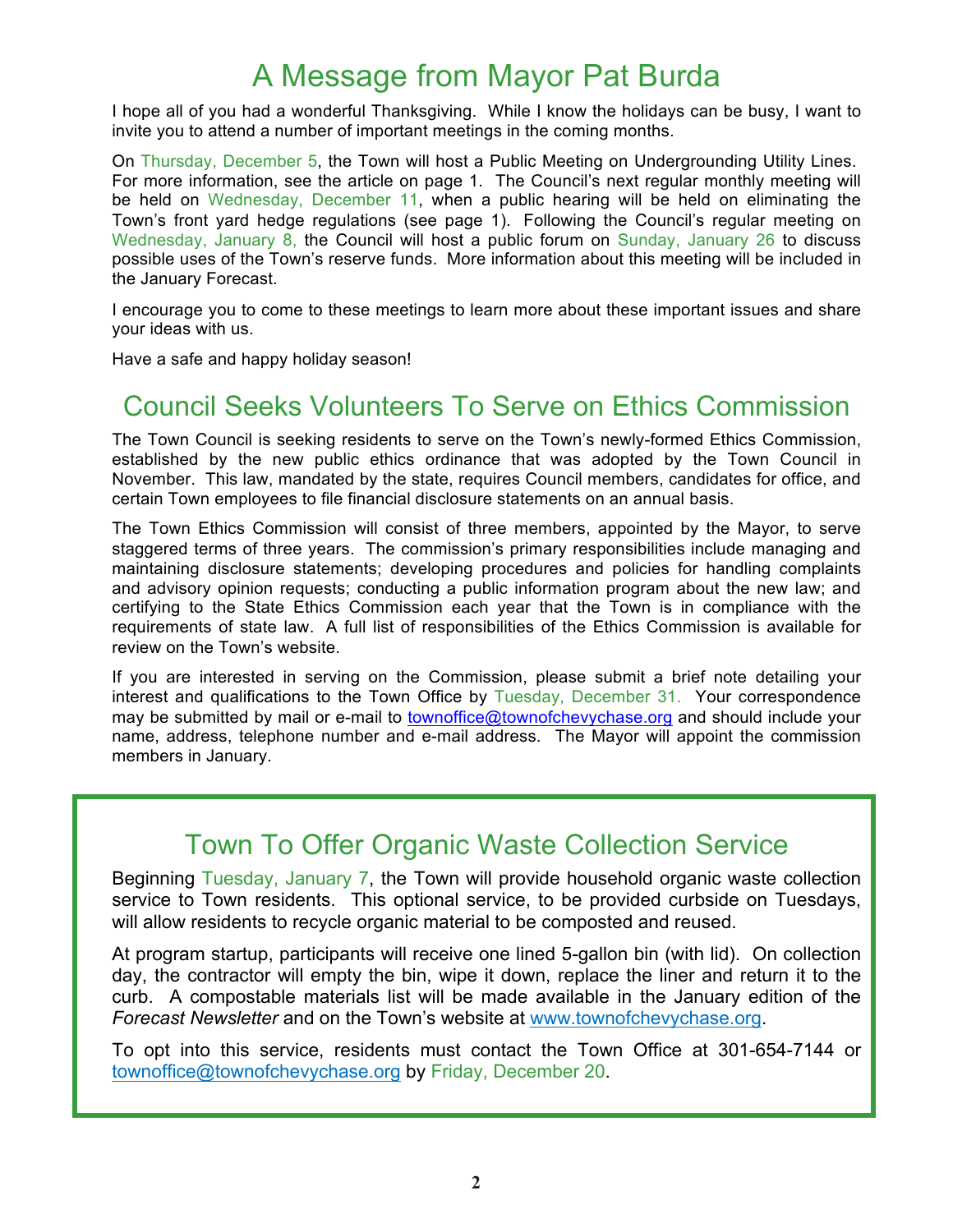

December



Monday, December 2 - Community Relations Committee, 7 p.m.

Tuesday, December 3 - Mitigation Advisory Group, 7 p.m.

Thursday, December 5 - Public Meeting on Undergrounding Utility Lines, 7 p.m.

Friday, December 6 - Movie Night for Families, 6 p.m.

Tuesday, December 10 - Climate and Environment Committee, 7 p.m.

Wednesday, December 11 - Council Meeting, 7 p.m.

Thursday, December 12 - Public Services Committee, 7 p.m.

Monday, December 16 - Long Range Planning Committee, 7 p.m.

Tuesday, December 17 - Land Use Committee, 7 p.m.

Wednesday, December 18 - Seniors and Retirees Holiday Lunch, 12 noon

# Annual Holiday Gift Drive for Domestic Violence Victims



The Town's Community Relations Committee is sponsoring its annual gift drive for domestic violence victims and their children. The Town will partner with the Montgomery County Abused Persons Program and Chesapeake Counseling in this effort. The generosity of Town residents in the past has been remarkable and heartwarming, and we hope residents will again help brighten the holidays for needy families. Donations are tax deductible.

How can you help? There are two options:

You can purchase gift cards to a store such as Target, Marshall's, Kohl's, Ross, Giant or Sears and take them to the Town Office. Gift cards in \$10 or \$25 denominations would be appreciated. Please put the cards in an envelope with your name and your e-mail address.

If you prefer, you can "adopt" a family and purchase specific items. Please contact Cathy Wolf at wolfcs@starpower.net to be matched with a family.

The deadline for gift card and gift collection is Monday, December 16. Thanks in advance for caring and sharing.

# Annual Holiday Buffet for Seniors and Retirees

Join friends and neighbors at the eighteenth annual Holiday Buffet for Town Seniors and Retirees on Wednesday, December 18 at noon in the Town Hall. While you feast on a delicious meal, you will have a chance to visit with old friends and meet some new ones. If transportation is a problem for you, we will be happy to pick you up and take you back home. Just let us know when you RSVP. Please give us a call at 301-654-7144 by Friday, December 6 to RSVP. We look forward to seeing you!

# Movie Night at the Town Hall

Join us on Friday, December 6 at 6 p.m. in the Town Hall to watch the movie *Monsters' University* while feasting on pizza and popcorn. Space is limited, so please RSVP to the Town Office at townoffice@townofchevychase.org or 301-654-7144. Parents must accompany their children.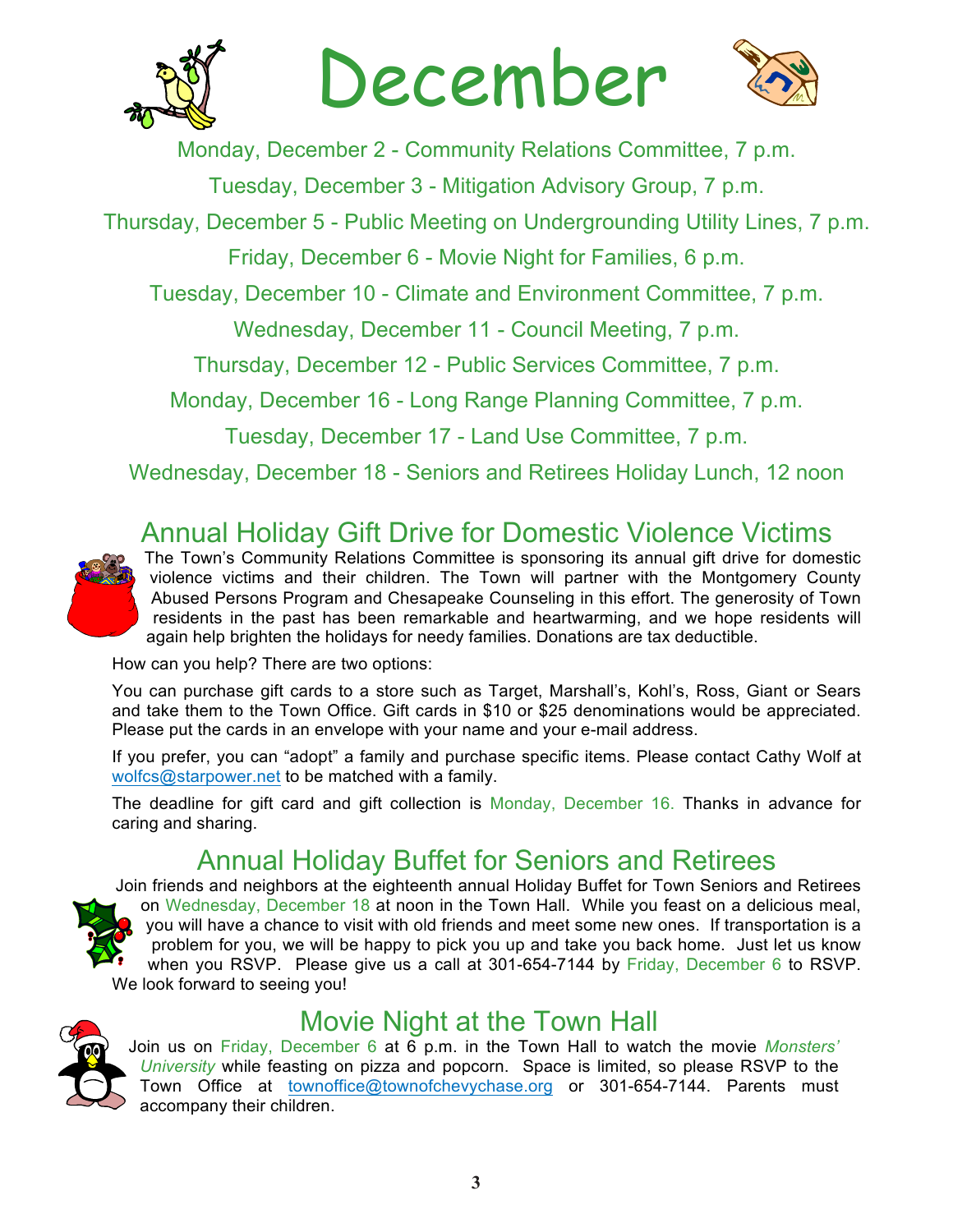# **Town Updates**

# **Crimewatch**

Please report all suspicious activity and crimes to the Montgomery County police at the nonemergency number 301-279-8000. For emergencies or crimes in process, call 911. Any information you can give to the police about criminal or suspicious activity in Town will help to make us safer. In addition, please report incidents to the Town Office at 301-654-7144 so that we can notify our off-duty Montgomery County police officers. Also, when you report crimes to the Town Office, you help us provide accurate crime information.

The following crimes were reported to the Town Office in November.

#### 11/13/2013

Police reported that two purses were stolen from an unlocked car in the 3900 block of Rosemary Street.

#### 11/6/2013

A resident in the 4100 block of Stanford Street reported that three bikes were stolen from his front porch. He has reported the incident to the MC police. The bikes have been recovered.

#### 11/1/2013

A resident in the 7400 block of Oak Lane reported that his car windshield was shattered on October 18. The car was locked. Nothing was stolen.

# Fire Safety and Prevention Tips

In response to several recent house fires, the Town has posted helpful fire safety resources on the Town website (www.townofchevychase.org), including a list of fire safety and prevention tips provided by the Montgomery County Fire Department and a publication on electrical fire prevention for older homes, published by the Electrical Safety Foundation International. Feel free to print these documents and keep them in an area where they are easily accessible.

# Leaf Vacuuming To End on December 16

Vacuum trucks collect leaves continuously, street by street, until Monday, December 16. A map detailing the schedule of the pickup is provided on the Town's website. All leaves should be raked to the curb, not into the street. Please make sure that your leaves are not contaminated by cans, sticks, bottles or rocks. After collection has ended, please place leaves in reusable containers or paper yard waste bags and place them at the curb by 7 a.m. for Monday pickup.



# Holiday Recycling Collection

Recycling will not be collected on Christmas Day, December 25, or New Years Day, January 1, but will be collected on the following days (Thursday, December 26 and Thursday, January 2).

# Recycle Your Christmas Tree!

The Town offers curbside pickup of Christmas trees. All wire, ornaments and tinsel must be removed. The deadline for pickup is January 14.



### Town Teens List

The Town continues to maintain a list of Town Teens who baby-sit, pet-sit and do other jobs. Please contact the Town Office at 301-654-7144 if you would like to receive the list.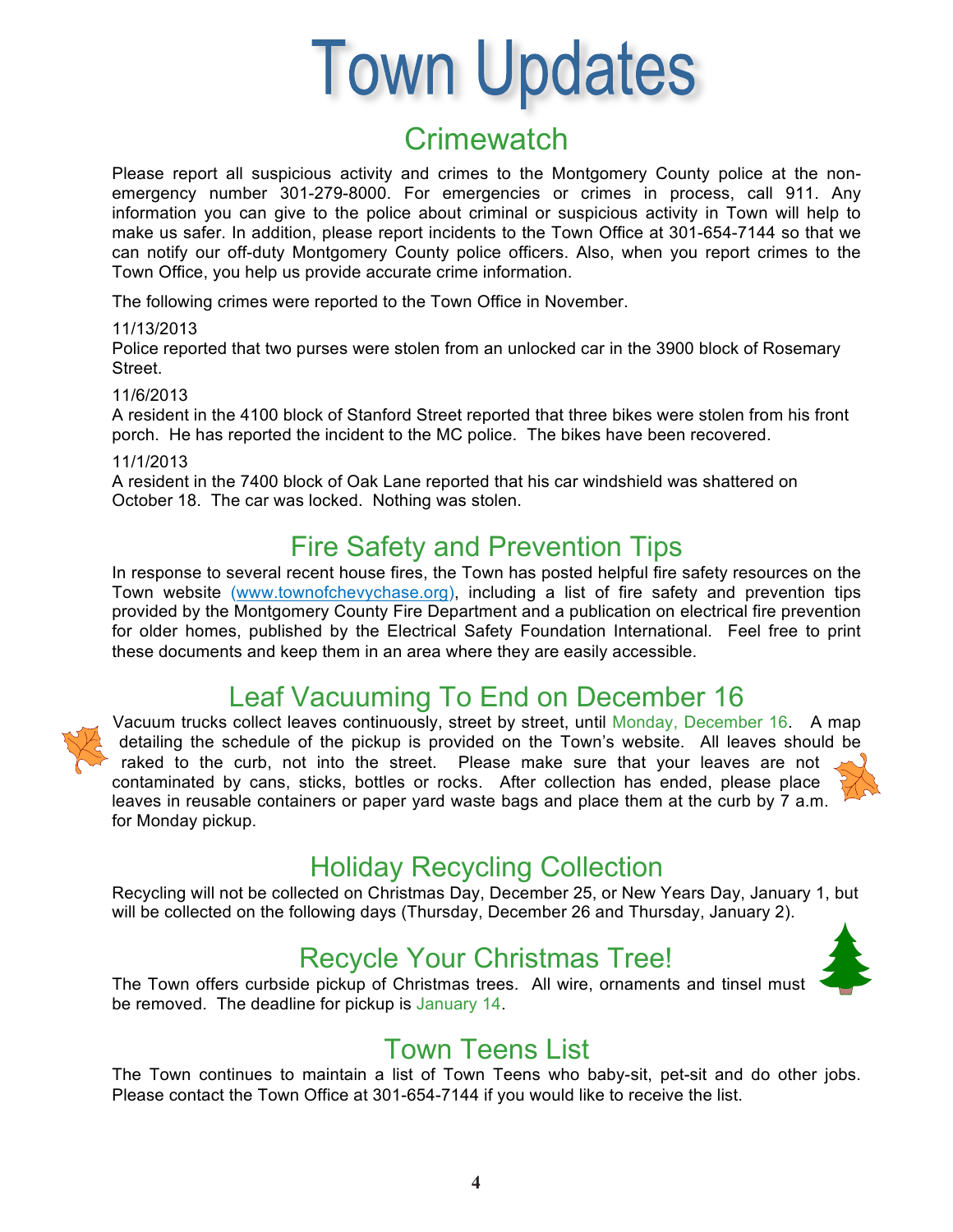

# County Zoning Code Rewrite To Be Completed Soon

The Montgomery County Planning Department is in the process of updating the County zoning code, which controls most aspects of property development throughout the County. This is the first such rewrite in over thirty years. On November 12, Mayor Pat Burda testified on behalf of the Town regarding the draft rewrite.

The rewrite may have several implications for the Town. While the proposed code maintains the existing residential zone (R-60) throughout the Town, it allows for certain new type of buildings and new uses not currently permitted within single-family neighborhoods. The proposed rewrite also limits opportunities for public input in key land-use decisions.

For more information on the zoning code rewrite, including a copy of the Town's testimony, please visit the Town's website at www.townofchevychase.org. The draft rewrite is expected to be finalized in December and considered by the County Council next year.

#### Bethesda CBD Update Underway

The Montgomery County Planning Department recently began updating the Bethesda Central Business District (CBD) Sector Plan, which details land use in downtown Bethesda.

On November 4, Mayor Pat Burda and members of the Town's Land Use and Long-Range Planning committees attended a meeting hosted by the County Planning Department to learn more about the update. Over the next year, the Planning Department will review the vision for downtown Bethesda, including issues such as density, urban design and character, mobility (walking, driving, transit, etc.), and environmental quality. The Planning Department also will assess what is good about the current plan and what could be improved.

Links to the audio from the November 4 meeting, the current plan, and ways to participate in the review process are available on the Town website.

# Council To Consider Changes to Front Yard Hedge Regulations

*(continued from page 1)*

Lastly, many residents are not aware of the current regulations, especially those residents who have purchased a property with front yard hedges that were installed by a previous owner. In many cases, trimming the hedges to the proper heights would result in the destruction of the plants.

Given the number of front yard hedges in Town and difficulties with enforcing the current regulations, the Town Council introduced the proposed ordinance at its November meeting and scheduled a public hearing at the Wednesday, December 11 Council meeting, which begins at 7 p.m. in the Town Hall. A copy of the proposed ordinance is available on the Town's website.

The ordinance does not propose changes to Town regulations related to overgrown vegetation in the rights-of-way. These regulations, which the Town will continue to enforce, ensure that all plantings on private property are maintained in such a manner as not to interfere with pedestrian or vehicular traffic.

If you are unable to attend the December 11 public hearing, you may submit comments to the Town Office, 4301 Willow Lane, Chevy Chase, MD 20815 or to townoffice@townofchevychase.org prior to the hearing.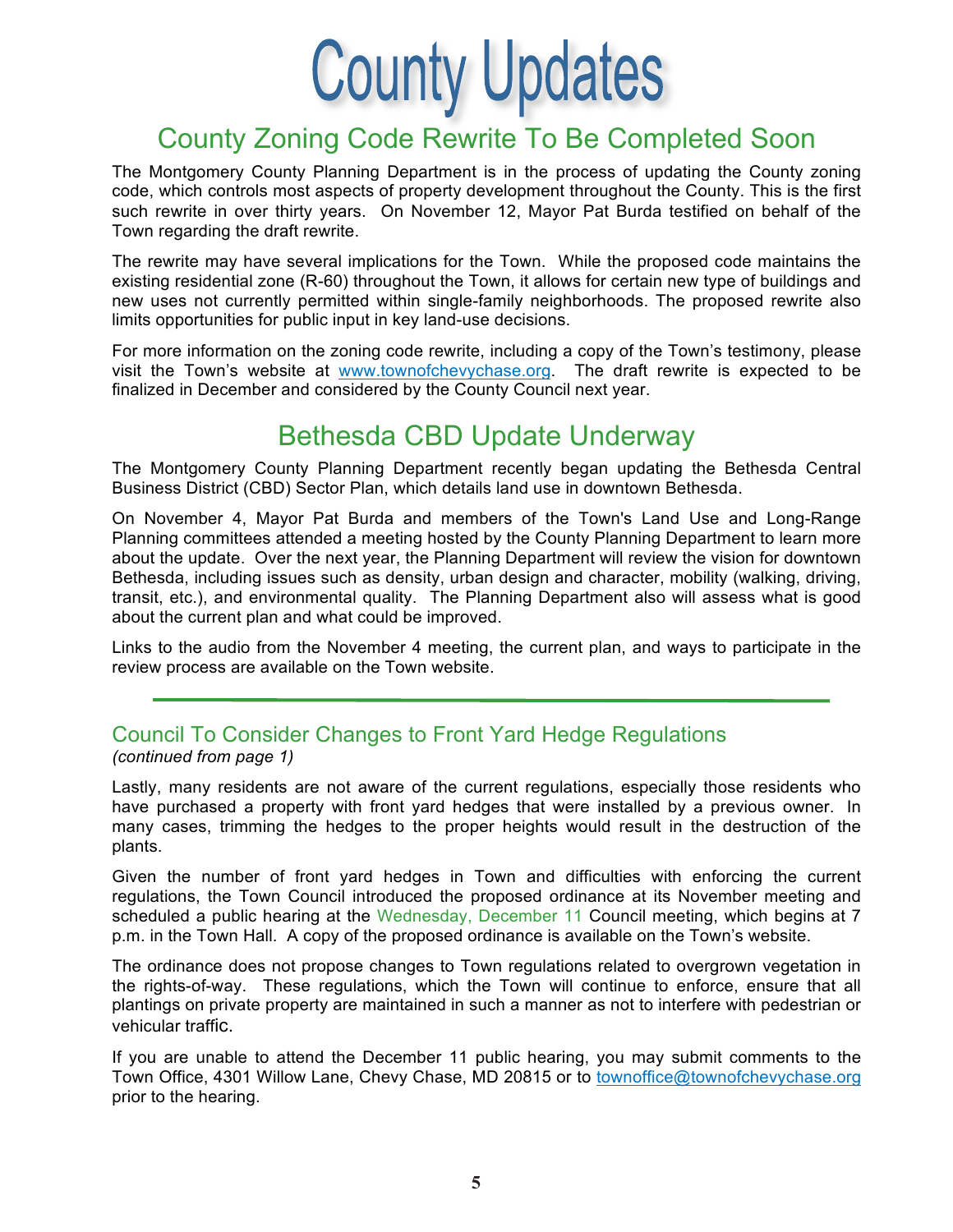# eparations for Winter Weather

The Town has taken a number of steps to prepare for the upcoming winter season. An overview of our winter preparedness plans follows.

#### **Street Snow/Ice Removal:**

The Town's maintenance crew and contractor will remove snow from Town streets and will treat icy road conditions. The Town begins plowing when 2 inches of snow has accumulated on the streets. Plow crews operate continuously until the streets are clear. The Town has a snow removal operations plan in place that specifies the number of trucks to be used and the routes of those trucks during storm events of

varying magnitudes.

#### **Parking in Snow or Icy Conditions**

In the event or threat of a snowstorm or icy road conditions, either day or night, residents must park cars either in driveways or on the even-numbered side of the street to ensure safe passage for the crews. Please do not park cars on the odd-numbered side of the street, unless otherwise posted.

#### **Sidewalk Snow Removal:**

The Town's contractor will remove snow from Town sidewalks and crosswalks if snow accumulations total 3 inches or more. This program includes snow removal from public sidewalks only, so clearing your driveways and walkways is still your responsibility. In icy conditions, the Town will determine whether to salt and sand public sidewalks.

#### **Trees and Power Lines:**

The Town arborist will continue to survey the Town following significant winter storms. The arborist will identify any damage to Town trees and notify the Town's tree maintenance contractor for immediate remediation. The Town will report all downed power lines to PEPCO.

#### **Power Outages:**

Please report power outages directly to PEPCO at 1-877-PEPCO-62 to ensure that PEPCO knows you are without service and can schedule repairs.

#### **Fire Hydrants:**

The Town will install fire hydrant flags, which help identify hydrant locations in emergency situations during significant winter storms.

#### **Communications:**

The Town will use voicemail, the Town website, the Town Crier and Alert TOCC to communicate with residents during winter storms. Town staff will communicate early following the onset of the storm as well as often during the storm. We will attempt to relay Town service interruptions (e.g. cancelled trash collection, etc.) in a timely way, preferably on the day prior to any anticipated interruptions.

#### **Office Coverage:**

During significant winter storms, Town staff may not be able to maintain a presence in the Town Office. However, staff has the capability to monitor voicemail and e-mail remotely as well as to update the Town's voicemail and website and to send Town Crier and Alert TOCC messages to residents.

#### Neighbor-to-Neighbor

We encourage all residents to reach out to their neighbors, especially elderly neighbors, during weather emergencies.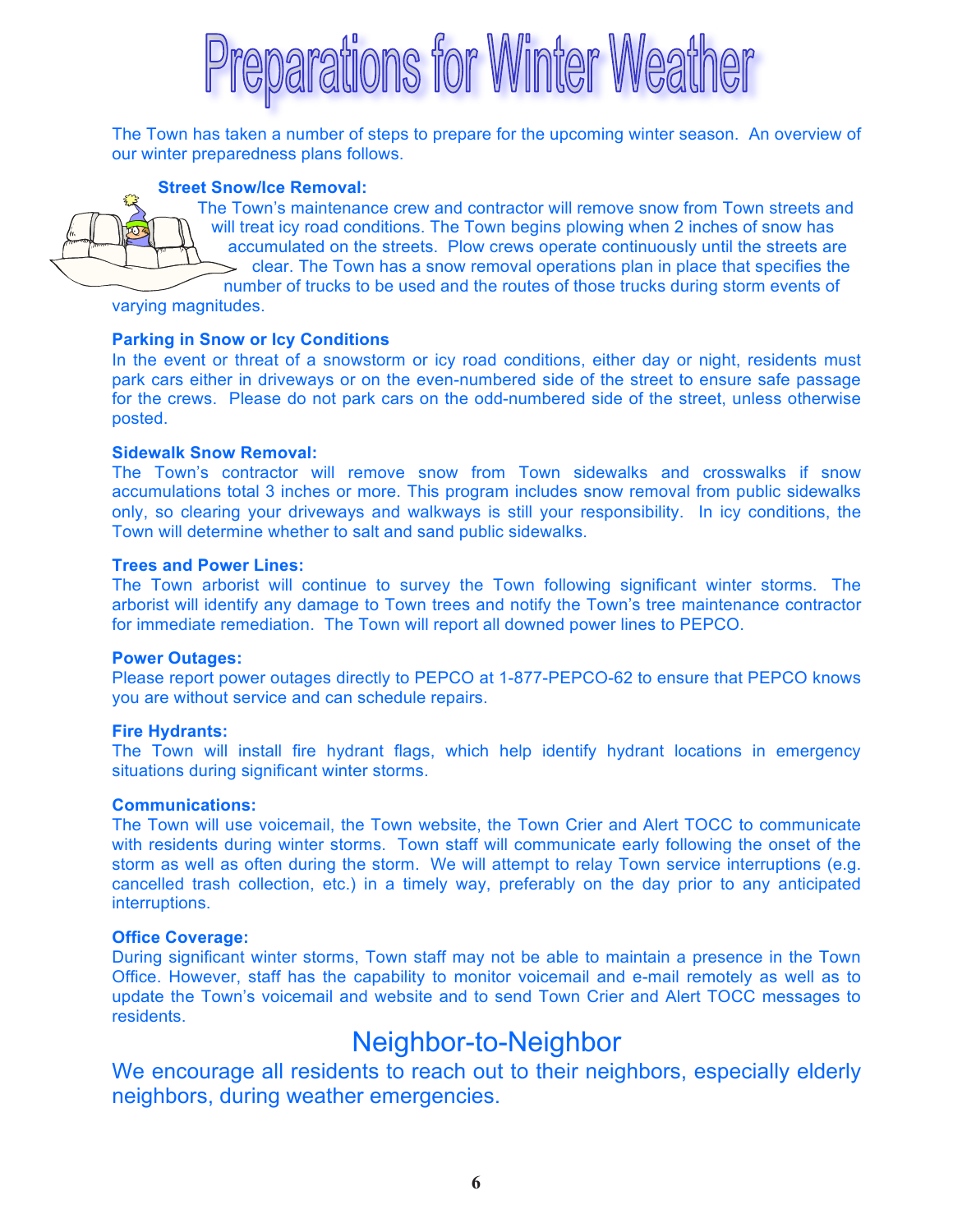# **Around Chevy Chase**

### Chevy Chase At Home for The Holidays

On Tuesday, December 3, CC@ H will sponsor an important evening program, "WHEN IT TAKES MORE THAN A VILLAGE: Professional Care Management for Older Adults.**"** The time may come when neighborhood volunteer assistance is no longer enough to help you stay safely in your home. Then where to turn? Come to the Chevy Chase Village Hall at 7:30 pm on December 3, to learn what help you will find just beyond our borders. A panel of senior experts from non-profit partners Jewish Social Service Agency (JSSA), Iona Senior Services, and Montgomery County's Area Agency on Aging (AAA) will discuss real life situations and answer your questions. The panelists are Odile Brunnell, PhD, Director of the Montgomery County Area Agency on Aging, Carol Kaplun, RN, LGC, Clinical Director of Iona Senior Services, and Irene Mednick, LCSW-C, Geriatric Care Manager of JSSA.

Brunch Bunch will have its get-together on Thursday, December 12, at the Olympia Cafe on Brookville Road. Everyone is welcome to drop by and join the conversation between 10 and 11:30 am -- just buy a cup of coffee and pull up a chair.

Gentle Pilates continues at the Chevy Chase United Methodist Church, 7001 Connecticut Avenue, on Wednesday mornings at 10:30 am and Friday afternoons at 2:30 pm. CC@ H and church members pay \$40 per four-week session; the fee for non-members is \$48.

In the holiday spirit the Tuesday, December 17 Meet & Miingle will celebrate with a wonderful movie, the recently restored 1939 film of the D'Oyly Carte Opera Company production of "The Mikado," presented by Jerry Bernstein. And, of course, there will be festive holiday refreshments! 2 to 4 pm at the Chevy Chase Village Hall.

For more information, please check our website at www.chevychaseathome.org**.**

#### December Events at the Chevy Chase Library 8005 Connecticut Avenue

\*Sponsored by the Friends of the Library, Chevy Chase Chapter

| <b>Pre-School Storytime</b>    | Tuesday, December 3, 10 and 17.<br>Stories, songs, dancing and fingerplays                                                                           |
|--------------------------------|------------------------------------------------------------------------------------------------------------------------------------------------------|
| <b>Foreign Film</b>            | Saturday, December 7, 1 p.m.*<br>Millions--An enormous bag of soon-to-be currency falls into the<br>hands of two boys.                               |
|                                | Non-Fiction Book Discussion Wednesday, Wednesday, December 11, 2 p.m.*<br>What Einstein Told His Cook: Kitchen Science Explained by Robert<br>Wolke. |
| Jefferson Café                 | Friday, December 20, 10:30 a.m. *<br>Three short articles on retirement                                                                              |
| <b>Fiction Book Discussion</b> | Wednesday, Decemgber 18 at 2 p.m.*<br>My Antonia by Willa Cather                                                                                     |

.For a complete listing, visit www.montgomerycountymd.gov/libraries

Bethesda Urban Partnership Presents Bethesda's Winter Wonderland Friday and Saturday, December 6 - 7, 2013 For more information, call 301-215-6660 or visit www.bethesda.org.